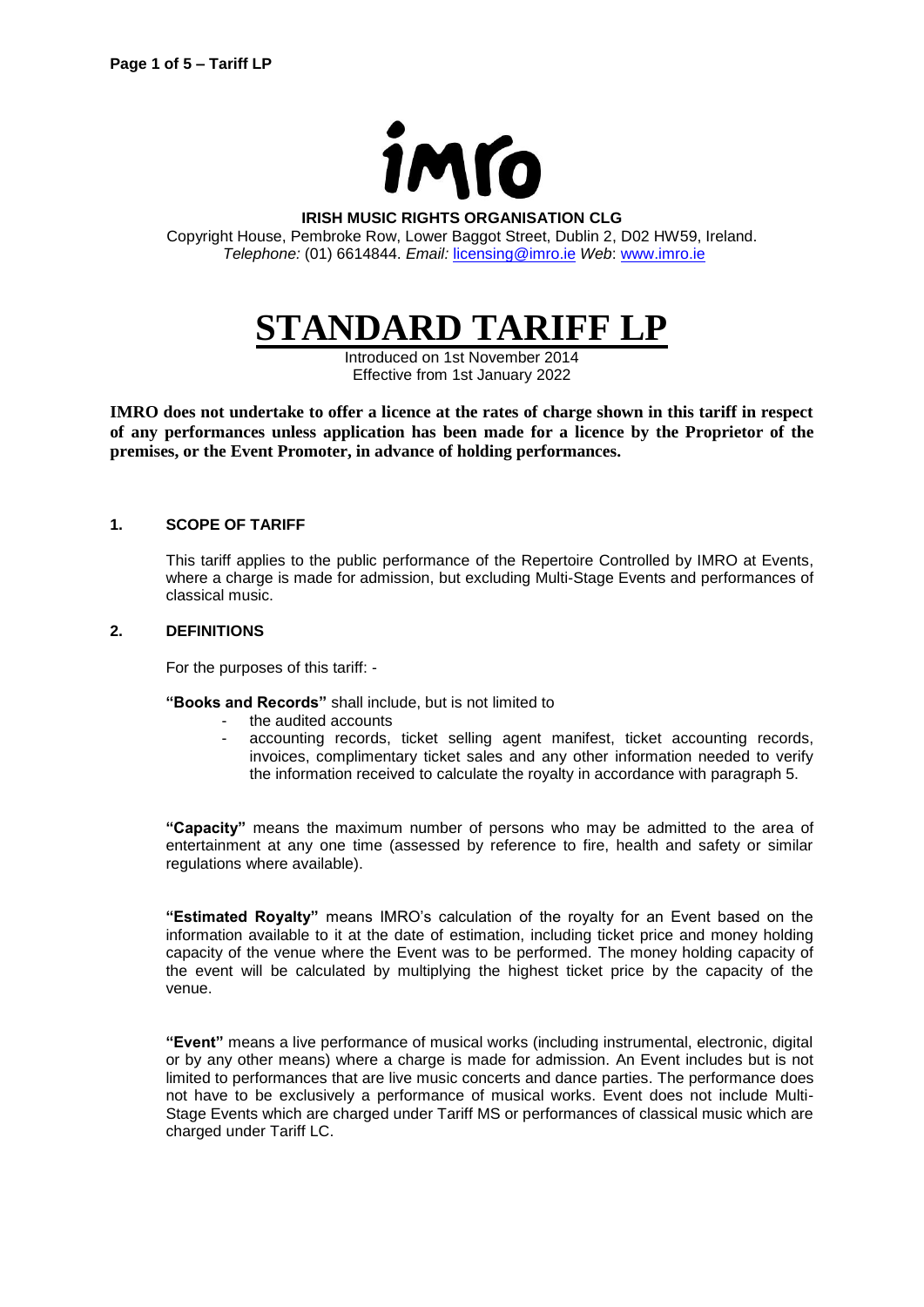**"Event Promoter"** means a person or entity who organises or promotes Events.

**"IMRO"** means the Irish Music Rights Organisation CLG.

"**Multi-Stage Event"** shall mean an event, including a festival, concert (including fundraising and charitable concerts) or dance party, where a charge is made for admission, where there are at least 8 different performers, where a single ticket admission gains the attendee entry, and where Simultaneous Performances take place of musical works (including instrumental, electronic, digital, or by any other means), or musical works in conjunction with other forms of entertainment, and where the performance's take place on at least two distinct stages.

**"Music Venue"** means a permanent or temporary venue where an Event takes place.

**"Net Revenue Receipts"** means the higher of:

- total revenue from sales of admission tickets, less only any applicable, VAT, selling agent commission and credit card booking fees, or
- where the Event provides for subsidised admission to the public, total revenue from sales of admission tickets, plus total other revenue (including all sponsorship and advertising revenue) from the Event, less only any applicable, VAT, selling agent commission and credit card booking fees.

**"Repertoire Controlled by IMRO"** means all and any musical works (including any words associated with such works) in which rights to perform publicly and to authorise others to do the same are vested in IMRO.

**"Proprietor of the premises"** means the person or entity that either owns the freehold or leasehold interest in the Music Venue and is responsible for hosting the Event, or alternatively rents the Music Venue and is responsible for hosting the Event.

**"Simultaneous Performances"** means in the context of Multi-Stage Events that there must be at least a 15 minute performance overlap between performances, on at least two stages.

## **3. EXCLUSIONS**

This tariff does not apply to:

- public performance of musical works at variety, revue or pantomime entertainments or to events where no charge is made for admission, or
- public performance of musical works chargeable under Tariff HRNPD, Tariff J, Tariff LC, Tariff MS or Tariff PVFI.

IMRO in its sole discretion will determine which tariff applies to the proposed performance of musical works. Particulars of the proposed performance should be notified to IMRO who will thereafter licence the Event in accordance with the appropriate tariff.

# **4. APPLICATIONS FOR A COPYRIGHT MUSIC LICENCE ("The Licence") TO HOLD MUSICAL ENTERTAINMENTS**

The primary obligation is on the Proprietor of the premises to obtain the necessary Licence from IMRO to permit the public performance of musical works in the Repertoire controlled by IMRO and to pay all royalties due thereon in accordance with this tariff.

This tariff must be read in conjunction with the Licence and in the event of any conflict or inconsistency between this tariff and the Licence, the Licence shall take precedence.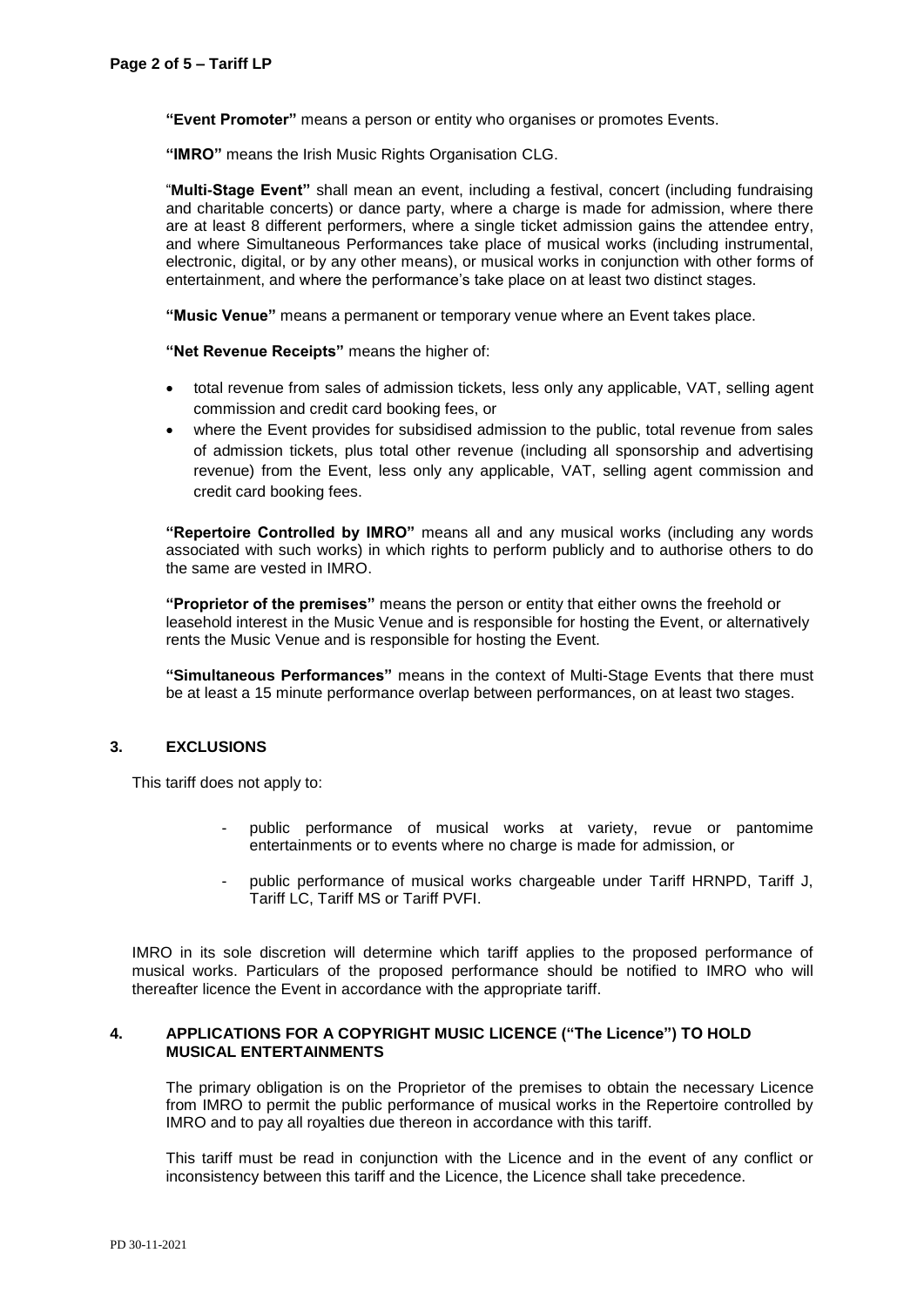In the event that the Proprietor of the premises proves to IMRO's satisfaction in advance of the Event that the Event Promoter holds a Licence from IMRO for the Event, IMRO will not require an additional licence to be obtained by the Proprietor of the premises for the Event.

The Proprietor of the premises at which the Event is to be held, or the Event Promoter must apply in all instances in advance of the Event, for the appropriate Licence under this Tariff. If the Proprietor or Event Promoter omits to apply for and obtain a licence in advance of the Event and the Event proceeds, royalties will be payable at the unlicensed rate in paragraph 5.1.

#### **5. ROYALTIES**

The following shall apply to all royalties falling due under this tariff between

# **1 st January 2022 and 31st December 2022**

## **5.1. Royalty, Returns, Invoicing and Payment**

#### 5.1.1 Royalty

The royalty per Event shall be calculated by applying the following rates to the Net Revenue Receipts arising from each Event:

#### **Indoor Events**

| Net Revenue Receipts         | Unlicensed Rate | <b>Licensed Rate</b> |  |
|------------------------------|-----------------|----------------------|--|
|                              |                 |                      |  |
| First €161,114               | 6%              | 3%                   |  |
| Next €161,114 up to €322,228 | 6%              | 4.5%                 |  |
| Above €322,228               | 6%              | 6%                   |  |
| <b>Outdoor Events</b>        |                 |                      |  |
| Net Revenue Receipts         | 6%              | 3%                   |  |

5.1.2 IMRO will not unreasonably refuse to issue a licence, but reserves the right to refuse to issue a License to the Proprietor of the premises or the Event Promoter, due to previous non compliance with the terms and conditions of IMRO licences and tariffs. If IMRO refuses to issue a licence, the Proprietor of the premises and or the Event Promoter is not entitled to include the performance of any musical works in the Repertoire controlled by IMRO at the Event.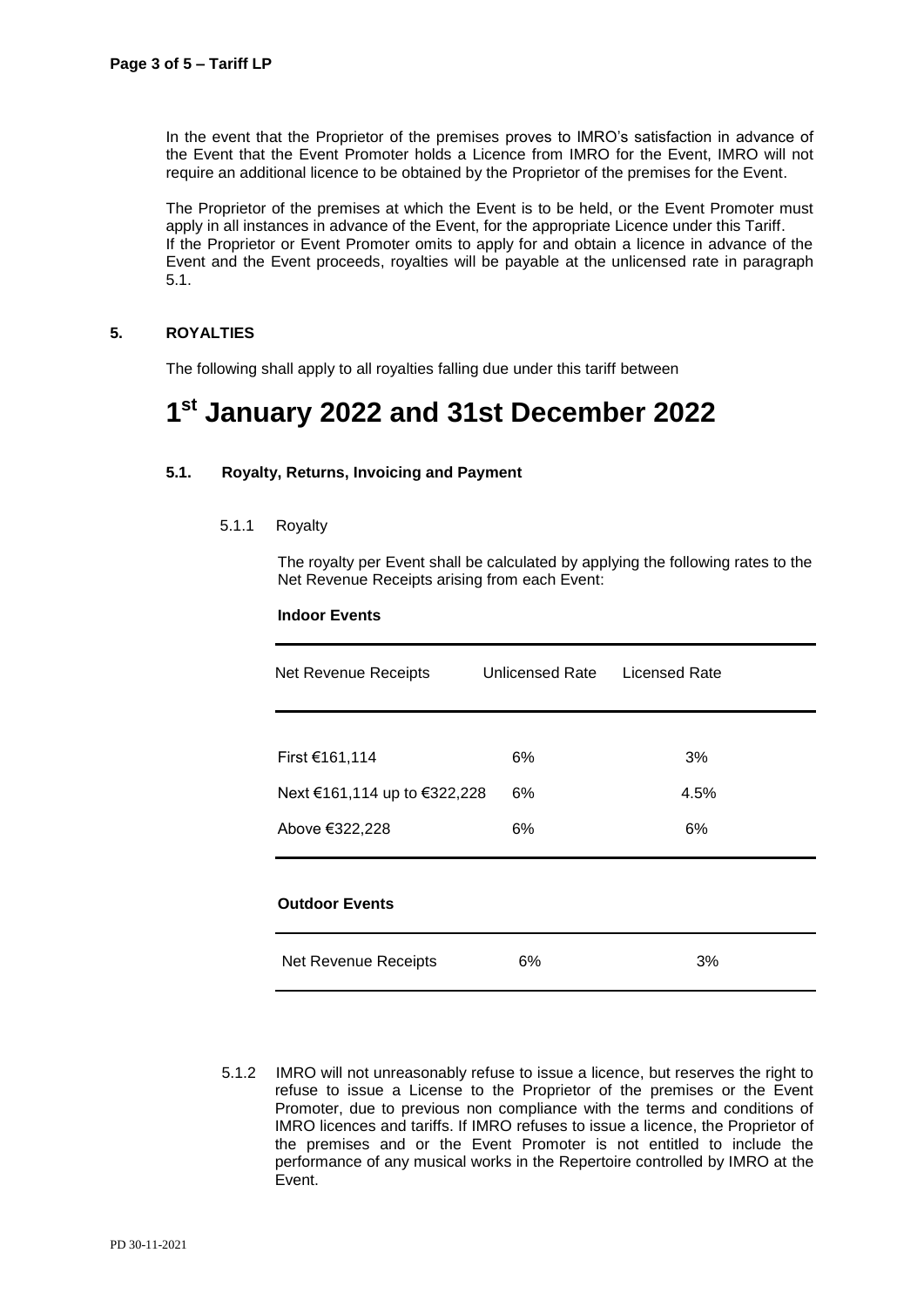# 5.1.3 Returns, Invoicing & Payment

No later than one month after an Event has taken place, or if a number of Events are held by the Proprietor of the premises or Event Promoter, within 30 days of the end of the month in which the Event or series of Events takes place, the Proprietor of the premises or Event Promoter must submit to IMRO a statement(s) for each Event(s) in accordance with a format outlined by IMRO, detailing for each individual Event:

- Details of the Capacity of the Event;
- Ticket prices paid by purchasers, pre VAT and post VAT and actual number of tickets sold at each ticket price;
- Selling agent and credit card commissions included in the ticket price paid by purchasers;
- Total gross receipts from ticket sales;
- Number of complimentary tickets allocated;
- Programme Details/Setlist in respect of all performers if not already submitted in accordance with Paragraph 8 below;
- Details of any revenue other than revenue generated from ticket sales which is included in the Net Revenue Receipts.

IMRO will calculate the royalty owing in accordance with and under paragraph 5.1.1 and will issue an invoice in respect of the royalty owing, settlement of which will be due within 30 days of invoice date.

- 5.1.4 The Proprietor of the premises or the Event Promoter shall send IMRO, for use in promoting copyright music, 10 free transferable tickets for each indoor Event with a capacity of over 4,999 and 50 free transferable tickets for each outdoor Event with a capacity of over 4,999 and above, or, in default, shall pay IMRO a sum equal to the face value of such tickets, no later than 21 days before the Event. For the sole purpose of this paragraph 5.1.4, an event by the same performing artist, held over consecutive dates, shall be treated as one event.
- 5.1.5 If the Proprietor of the premises or the Event Promoter does not have a trading record of at least one year with IMRO or if there is a history of non compliance with the terms and conditions of IMRO licences and tariffs, IMRO may require the Licensee to pay 25% of the Estimated Royalty plus VAT for the Event to IMRO 45 days prior to the Event taking place, with a further 50% plus VAT being paid 15 days prior to the Event taking place, with the balance due being paid after the Event in accordance with paragraph 5.1.3. If there is an overpayment IMRO will reimburse the Licensee 30 days after receipt of all returns required at paragraph 5 hereof.
- 5.1.6 If returns are not submitted within 30 days of the Event, IMRO will calculate an Estimated Royalty in accordance with paragraph 5.1.1. An invoice will issue which is immediately payable.
- 5.1.7 If the Proprietor of the premises or the Event Promoter has failed to provide the items specified at paragraph 5.1.3 within a period of 60 days from the date of the Event, he shall not receive any credit or refund to which, but for such failure he would otherwise be entitled to under this tariff. The provisions of this paragraph are without prejudice to IMRO's right to require the Proprietor of the premises or the Event Promoter to furnish the items specified at paragraph 5.1.3.